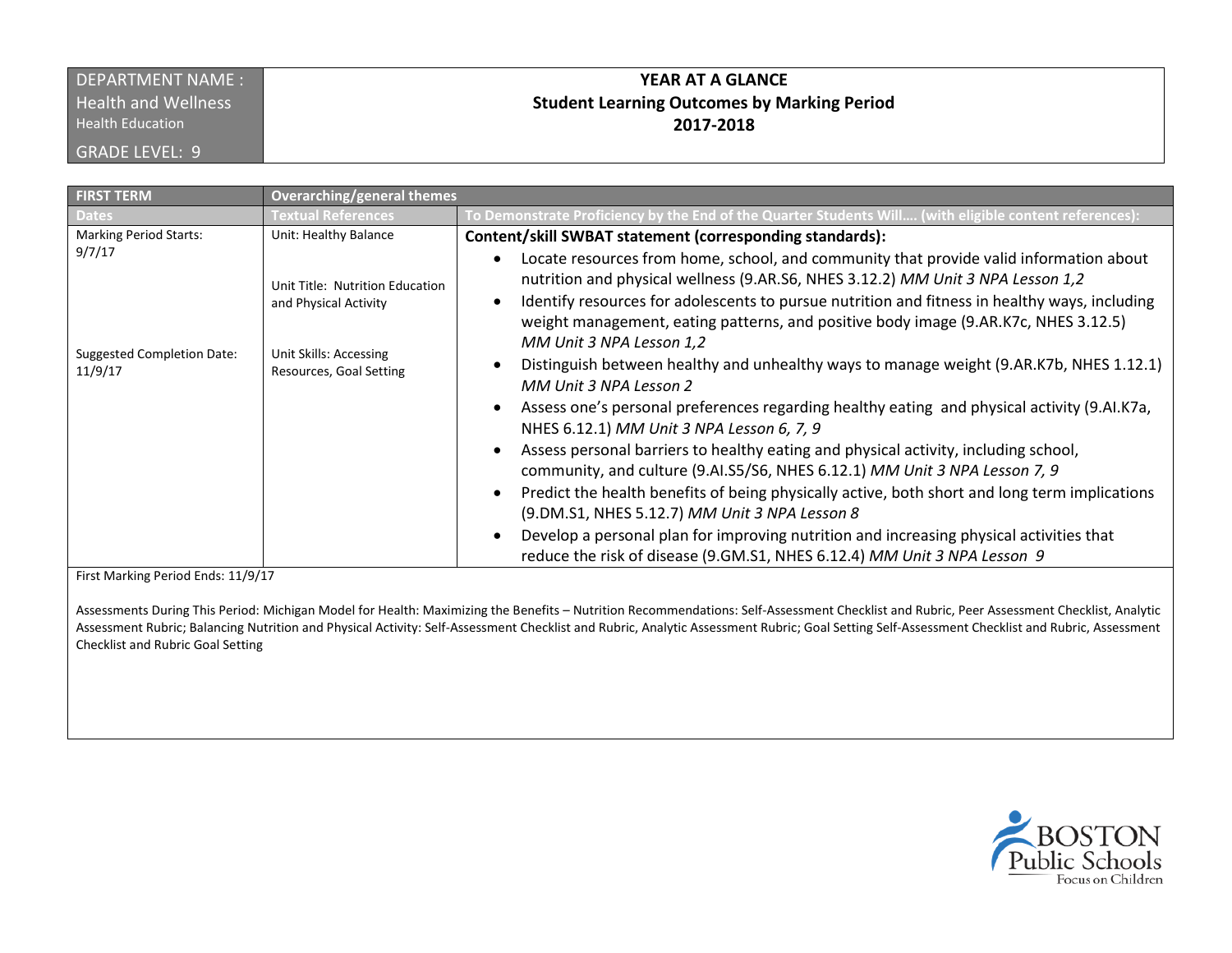| <b>DEPARTMENT NAME:</b>                                                             | YEAR AT A GLANCE                                                                                                                                                                                                         |                                                                                                                                                                                                                                                                                                                                                                                                                                                                                                                                                                                                                                                                                                                                                                                                                                                                                                                                                                                                                                                                                                                                                                                                |
|-------------------------------------------------------------------------------------|--------------------------------------------------------------------------------------------------------------------------------------------------------------------------------------------------------------------------|------------------------------------------------------------------------------------------------------------------------------------------------------------------------------------------------------------------------------------------------------------------------------------------------------------------------------------------------------------------------------------------------------------------------------------------------------------------------------------------------------------------------------------------------------------------------------------------------------------------------------------------------------------------------------------------------------------------------------------------------------------------------------------------------------------------------------------------------------------------------------------------------------------------------------------------------------------------------------------------------------------------------------------------------------------------------------------------------------------------------------------------------------------------------------------------------|
| <b>Health and Wellness</b>                                                          | <b>Student Learning Outcomes by Marking Period</b>                                                                                                                                                                       |                                                                                                                                                                                                                                                                                                                                                                                                                                                                                                                                                                                                                                                                                                                                                                                                                                                                                                                                                                                                                                                                                                                                                                                                |
| <b>Health Education</b>                                                             |                                                                                                                                                                                                                          | 2017-2018                                                                                                                                                                                                                                                                                                                                                                                                                                                                                                                                                                                                                                                                                                                                                                                                                                                                                                                                                                                                                                                                                                                                                                                      |
| <b>GRADE LEVEL: 9</b>                                                               |                                                                                                                                                                                                                          |                                                                                                                                                                                                                                                                                                                                                                                                                                                                                                                                                                                                                                                                                                                                                                                                                                                                                                                                                                                                                                                                                                                                                                                                |
| <b>SECOND TERM</b>                                                                  | <b>Overarching/general themes</b>                                                                                                                                                                                        |                                                                                                                                                                                                                                                                                                                                                                                                                                                                                                                                                                                                                                                                                                                                                                                                                                                                                                                                                                                                                                                                                                                                                                                                |
| <b>Dates</b>                                                                        | <b>Textual References</b>                                                                                                                                                                                                | To Demonstrate Proficiency by the End of the Quarter Students Will (with eligible content references)                                                                                                                                                                                                                                                                                                                                                                                                                                                                                                                                                                                                                                                                                                                                                                                                                                                                                                                                                                                                                                                                                          |
| <b>Marking Period Starts:</b><br>11/13/17                                           | Unit: Healthy Body/Safe Body                                                                                                                                                                                             | Use Get Real: High School curriculum or Rights, Respect, Responsibility (3Rs) curriculum for this unit.                                                                                                                                                                                                                                                                                                                                                                                                                                                                                                                                                                                                                                                                                                                                                                                                                                                                                                                                                                                                                                                                                        |
| <b>Suggested Completion Date:</b><br>12/21/17                                       | Unit Title: Sexual Health<br>Education<br>Unit Skills: Analyzing<br>Influences, Interpersonal<br>Communication                                                                                                           | Content/skill SWBAT statement (corresponding standards):<br>Describe at least three characteristics of healthy and unhealthy/emotionally abusive relationships<br>$\bullet$<br>(NSES HR.12.CC.1) Get Real Lesson 9, 3Rs Lesson 1<br>Compare the advantages and disadvantages of abstinence and other contraceptive methods<br>$\bullet$<br>(9.GM.K1b, NSES PR.12.CC.1) Get Real Lesson 3 or 3Rs Lesson 11<br>Identify degrees of sexual behaviors that put people at risk for contracting HIV (9.AI.K4b, NSES<br>SH.12.Al.2) Get Real Lesson 4,5,8 or 3Rs Lesson 8, 10<br>Define the concept of consent (9.AI.K1a, NSES HR.12.CC.3) Get Real Lesson 6 or 3Rs Lesson 7<br>$\bullet$<br>Demonstrate body language and strategies for effectively saying 'no' (9.IC.S1, NSES HR.12.IC.2) Get<br>Real Lesson 6,7 or 3Rs Lesson 2<br>Differentiate between biological sex, sexual orientation, gender identity and gender expression<br>(9.IC.K2a, NSES ID.12.CC.1) Get Real Lesson 10 or 3Rs Lesson 4, 5<br>Use skills to communicate effectively with family, friends and trusted adults about personal identity<br>$\bullet$<br>development (9.IC.S1) Get Real Lesson 2,10 or 3Rs Lesson 2, 4, 5 |
| <b>Suggested Completion Date:</b><br>1/26/18<br>Second Marking Period Ends: 1/26/18 | Unit: Healthy Mind<br>Unit Title: Social and<br><b>Emotional Health</b><br><b>Health Education Skills:</b><br>Self-Management, Health<br>Advocacy<br>SEL Skills: Self-Awareness.<br>Self-Management, Social<br>Relations | Content/skill SWBAT statement (corresponding standards):<br>Distinguish between flirting and sexual harassment (9.HA.K1a, NSES HR.12.CC.1)<br>$\bullet$<br>MM Unit 2 SE Lesson 8<br>Identify and understand laws that govern sexual harassment and date/acquaintance rape (9.HA.K1b,<br>$\bullet$<br><b>NSES PS.12.CC.2)</b><br>Advocate to improve personal, family, and community sexual violence prevention (9.HA.S1, NSES<br>$\bullet$<br>PS.12.ADV.1)<br>Identify the health consequences and social implications of domestic violence (9.HA.K3b)<br>MM Unit 2 SE Lesson 9<br>Apply strategies to access and get help for self or others (9.AR.K3a, NSES PS.12.AI.2)<br>MM Unit 2 SE Lesson 10                                                                                                                                                                                                                                                                                                                                                                                                                                                                                            |

Second Marking Period Ends: 1/26/18

Assessments During This Period: Get Real Unit Test and Final Assessment; Rights, Respect Responsibility (3Rs) Pre/Post Assessments; Michigan Model for Health: Bullying - Self-Assessment Rubric, Assessment Rubric; Media Campaign Against Abuse - Self-Assessment Checklist and Rubric, Peer Assessment Checklist, Assessment Checklist and Rubric

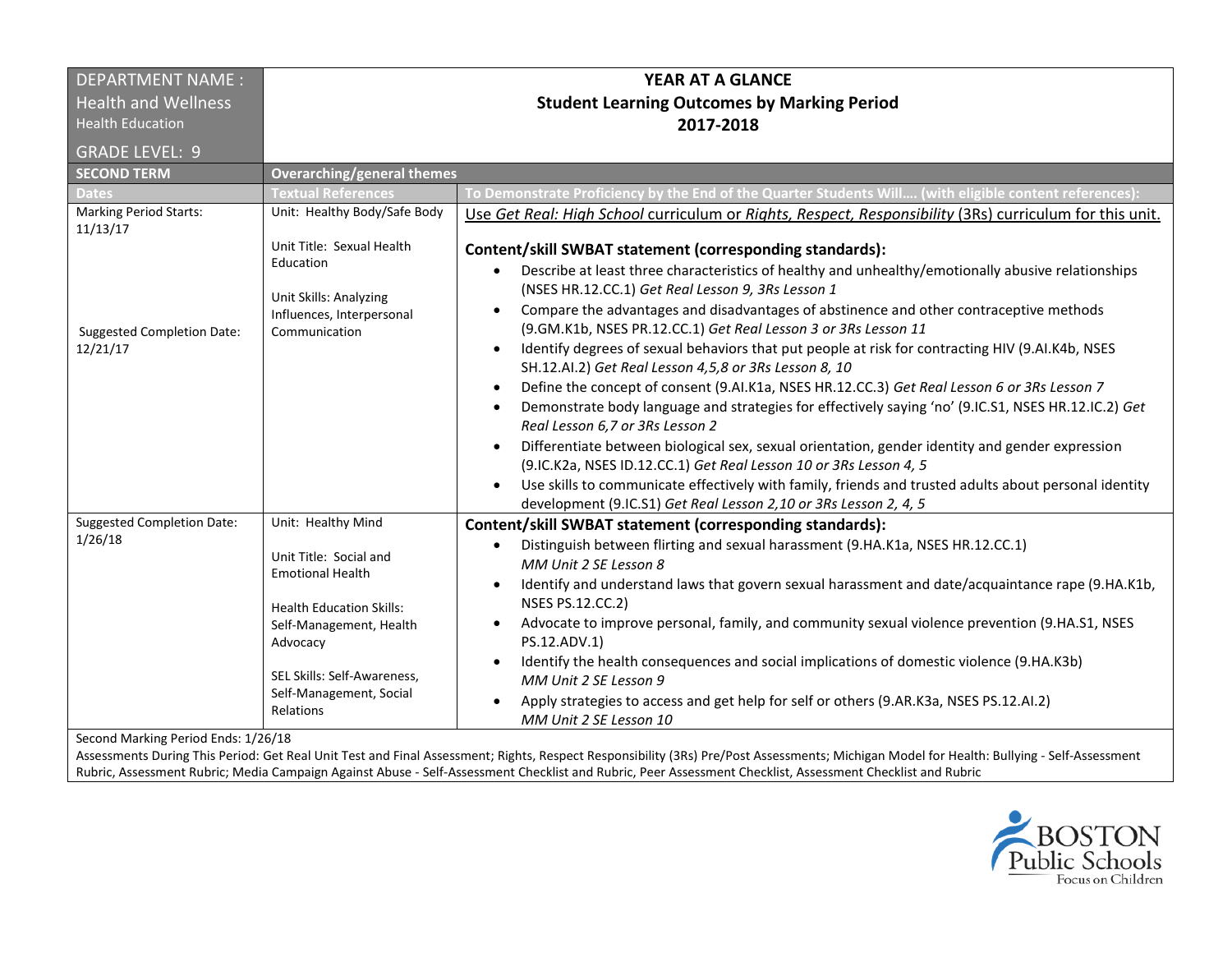| DEPARTMENT NAME:           | <b>YEAR AT A GLANCE</b>                            |
|----------------------------|----------------------------------------------------|
| <b>Health and Wellness</b> | <b>Student Learning Outcomes by Marking Period</b> |
| <b>Health Education</b>    | 2017-2018                                          |
| <b>GRADE LEVEL: 9</b>      |                                                    |

| <b>THIRD TERM</b>                                                                       | <b>Overarching/general themes</b>                                                                                                                                                                       |                                                                                                                                                                                                                                                                                                                                                                                                                                                                                                                                                                                                                                                                                                      |
|-----------------------------------------------------------------------------------------|---------------------------------------------------------------------------------------------------------------------------------------------------------------------------------------------------------|------------------------------------------------------------------------------------------------------------------------------------------------------------------------------------------------------------------------------------------------------------------------------------------------------------------------------------------------------------------------------------------------------------------------------------------------------------------------------------------------------------------------------------------------------------------------------------------------------------------------------------------------------------------------------------------------------|
| <b>Dates</b>                                                                            | <b>Textual References</b>                                                                                                                                                                               | To Demonstrate Proficiency by the End of the Quarter Students Will (with eligible content references)                                                                                                                                                                                                                                                                                                                                                                                                                                                                                                                                                                                                |
| <b>Marking Period Starts:</b><br>1/29/18<br><b>Suggested Completion Date:</b><br>3/2/18 | Unit: Healthy Mind<br>Unit Title: Social and<br>Emotional Health (continued)<br><b>Health Education Skills:</b><br><b>Accessing Resources</b><br>SEL Skills: Self-Management,<br><b>Decision Making</b> | Content/skill SWBAT statement (corresponding standards):<br>Find reliable resources, including on-line, school and community, that provide valid<br>$\bullet$<br>information about mental and emotional health and wellbeing (9.AR.S4, NHES 3.12.5)<br>Describe effective strategies that reduce stress and promote emotional wellbeing<br>(9.AR.K5a)<br>Identify common mental health disorders and appropriate treatments available in the<br>community (9.AR.K5c)<br>Determine when professional medical advice and/or services may be required (9.AR.S2,<br>NHES 3.12.4)<br>Demonstrate what to ask when seeking medical advice and/or services (9.IC.S4, NHES<br>4.12.4) MM Unit 6 PHW Lesson 5 |
| <b>Suggested Completion Date:</b><br>4/13/18<br>Third Marking Period Ends: 4/13/18      | Unit: Healthy Body/Safe Body<br>Unit Title: First Aid and Safety<br>Unit Skills: Goal Setting                                                                                                           | Content/skill SWBAT statement (corresponding standards):<br>Demonstrate appropriate first-aid and CPR techniques (9.GM.K1a, NHES 6.12.1)<br>Identify the knowledge and skills needed to safely and responsibly care for infants and<br>$\bullet$<br>small children (9.GM.K1a, NHES 6.12.1)<br>Use knowledge and skills gained to respond effectively to an emergency situation<br>(9. GM. S1, NHES 6.12.1)                                                                                                                                                                                                                                                                                           |
|                                                                                         |                                                                                                                                                                                                         |                                                                                                                                                                                                                                                                                                                                                                                                                                                                                                                                                                                                                                                                                                      |

Assessments During This Period: American Red Cross First Aid & CPR certification